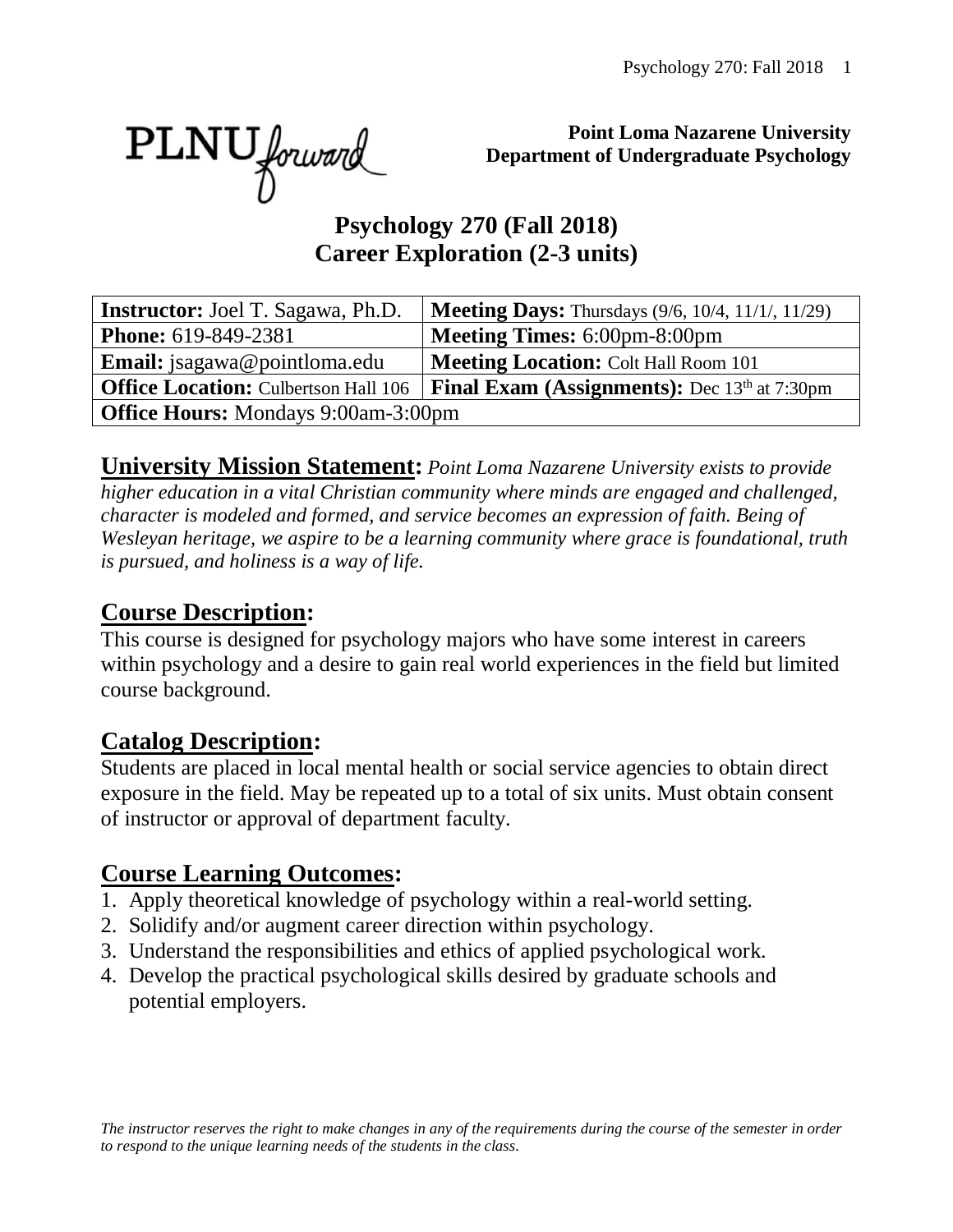# **Course Requirements:**

- 1. *Fieldwork Meetings*: Students are required to attend all fieldwork meetings in order to receive full credit for this course. The purpose of these meetings is to provide students the opportunity to learn from one another regarding their various field placements and to gain support if needed.
- 2. *Reflection Journal and Fieldwork Hours Log*: Students are required to keep a weekly log of their fieldwork hours throughout the semester. In addition, students are required to take 5-10 minutes each week to reflect and document 1-2 basic insights gained while at their fieldwork placement. All fieldwork hours need to be completed between the first week of the semester and the final week of the semester. Exceptions (e.g., starting earlier or ending later) need to be approved by the instructor. The hour requirement for this course is variable and based on number of registered units. Detailed information on hour requirement per number of registered units is listed below:
	- 2 units  $= 100$  hours/semester (average 6 hours/week at the agency)
	- 3 units  $= 150$  hours/semester (average 10 hours/week at the agency)
- 3. *Beginning of Semester Reflection Paper*: Students are asked to complete an initial reflection paper regarding their professional goals while at their site placement and any concerns/challenges they are having at their site placement.
- 4. *Site Report*: Students are required to complete a site report in order to prepare for future graduate school and/or employment interviews. In addition, site reports are designed as a preparation tool for our mid-semester fieldwork meeting in which students are asked to share their site experiences with their peers for enhanced learning.
- 5. *Summative Reflection Paper*: Students are asked to complete a summative reflection paper demonstrating what they have learned about themselves, others, and the field of psychology.
- 6. *Fieldwork Agreement (Undergraduate Fieldwork Studies in Psychology Agreement)*: Students are required submit a signed fieldwork agreement by the second week of semester in order to receive full credit for this course. If students do not turn in a fieldwork agreement by this date, students may be required to drop this class in order to avoid a failing grade.
- 7. *Mid*-*Semester Student Evaluation (Agency Evaluation of Student)*: Students are required to obtain a mid-semester evaluation of their performance from their site supervisor before attending the mid-semester meeting. Failure to obtain a mid-semester evaluation may result in the student being dropped from the course.
- 8. *Final Student Evaluation (Agency Evaluation of Student)*: Students are required to obtain a final evaluation from their site supervisor before the final week of the semester.
- 9. *Final Site Evaluation (Student Evaluation of Agency)*: Students are also required to complete their final evaluation of their site by before the final week of the semester.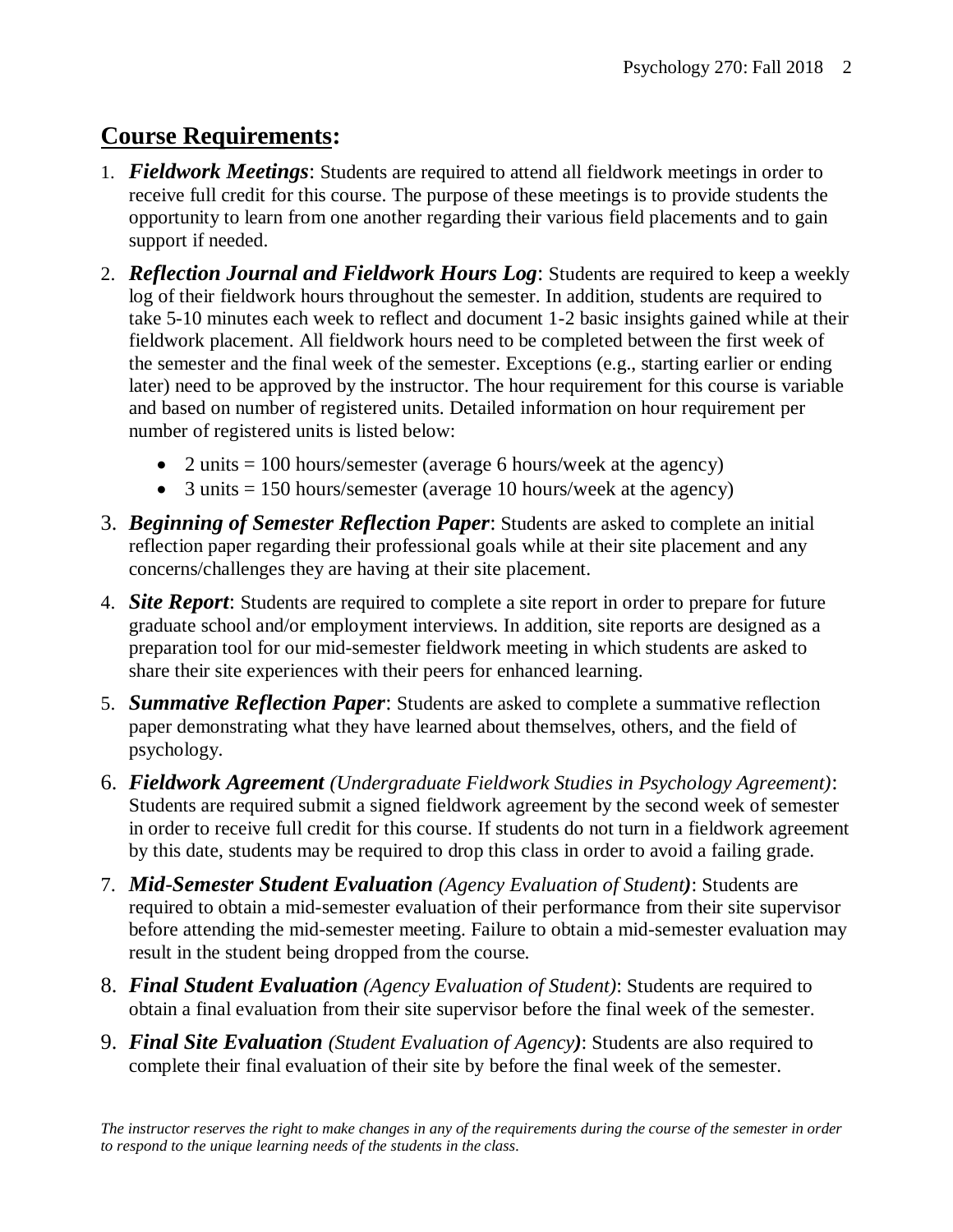# **Grading:**

Grading for this course is *credit/no credit* (i.e., pass/fail). In order to receive credit for this course, you will need to *attend all fieldwork meetings* and *receive a passing grade* on the following assignments:

#### **Assignments Forms**

- Beginning of Semester Reflection Paper Fieldwork Agreement
- 
- 
- Weekly Hours Log and Reflection Journal Final Student Evaluation of Agency
- 
- 
- Site Report Mid-Semester Agency Evaluation of Student
- Summative Reflection Paper Final Agency Evaluation of Student
	-

# **Course Policies:**

1*. Fieldwork Hours:* The hour requirement for this course is variable and based on the number of registered units. Each unit requires 50 hours of work. Detailed information on hour requirement per number of registered units is listed below:

- **2 units = 100 hours/semester (average 6 hours/week at agency)**
- **3 units = 150 hours/semester (average 10 hours/week at agency)**

2. *Credit/No Credit Policy*: Students will receive credit only for the semester in which the work is performed. Past employment or volunteer work may not be used for retroactive credit. Students will not receive credit for the course under the following circumstances:

- Failure to attend any meetings without prior permission from the instructor.
- Failure to complete required internship hours.
- Failure to complete required assignments.
- Failure to complete required evaluations.

3. *Late Assignments:* All assignments must be completed within the semester that the student is registered for the course. If any of your assignments are late, you run the risk of being dropped from the course.

4. *In Progress (IP):* Students may be given an incomplete in this course in the event of an unusual situation where the completion of the field work hours is beyond the control of the student. 5. *Ethical Violations:* Anyone found cheating, plagiarizing, or any other form of academic dishonesty, will be given No Credit for the assignment and in most cases No Credit for the course. Please refer to the PLNU university catalog for a full description of the campus policy.

6. *Special Academic Accommodations:* Any student in this course who has a disability that might prevent them from fully demonstrating their abilities should meet with an advisor in the Disability Resource Center within the first two weeks of class to initiate disability verification and discuss accommodation that may be necessary to ensure full participation in the successful completion of course requirements. The Disability Resource Center can be contacted by phone at 619-849-2486 or by e-mail at [DRC@pointloma.edu.](mailto:DRC@pointloma.edu)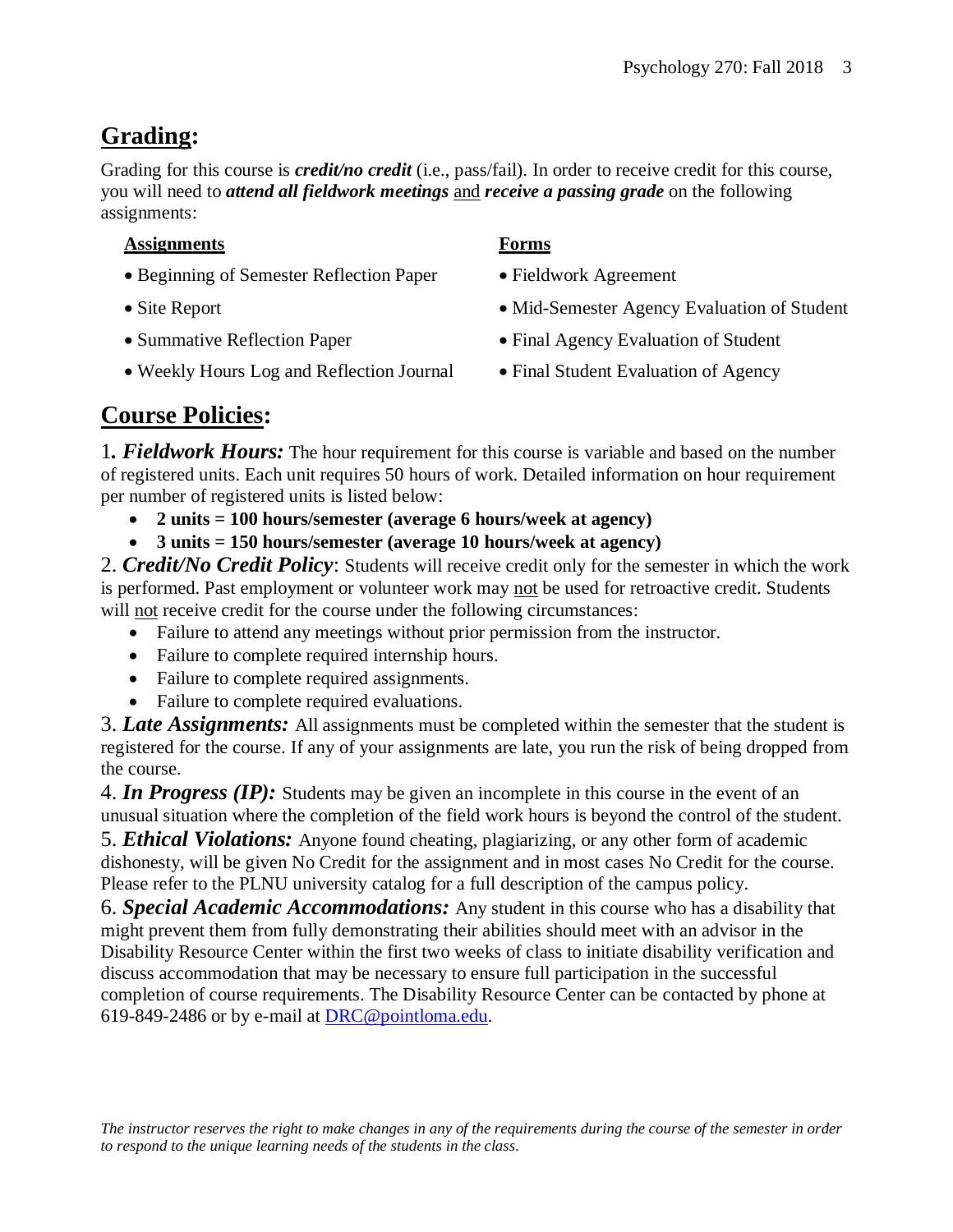# **University Policies:**

1. *Educational Goals*: An internship or practicum must be part of an approved major or concentration within an academic department. Students must meet all prerequisites before participating. Each academic department offering internships or practicums for academic credit will clearly define the educational goals for these programs in written form. Learning objectives/career goals for the student and specific expectations from the internship or practicum site must stem from these educational goals.

2. *Locations*: Internship and practicum locations must be selected in collaboration with the department and appropriate faculty supervisor. Supervisor may call or visit site. Educational goals and accompanying expectations of the student must be agreed upon by the agency or business in order for it to quality as an approved site. When needed, legal rights and liabilities of the student of the site and of the University will be clearly stated and agreed to in writing before the beginning of the experience.

3. *Remuneration*: Traditionally PLNU academic internships and practicum assignments have not been paid positions. It was believed that the agency in which the student was placed was not to be considered the employer, but it was to serve as a partner in an educational experience for preprofessionals. As workplace policies have changed and liability concerns have arisen, the paid internship model has become common practice. If an internship includes payment for services (i.e., minimum wage, etc.), this must be stated in writing by the agency or business providing the paid internship. These conditions must be approved by the supervising academic department prior to the first day of the internship experience. Students may not use current employment locations to count for credit unless the workplace also qualifies under the previously stated PLNU educational policies, and a specific assignment is agreed upon. This determination must be made in consultation with the faculty supervisor. Past employment or volunteer work may not be used for retroactive credit. It remains the goal that agencies and businesses will be located by the academic departments and will participate with the University to provide valuable educational experiences, whether paid positions or not. Non-paid experiences can be mutually beneficial to both the sponsoring agency and the student, particularly if they are less encumbered by profit expectations. Students should be encouraged by faculty supervisors to pursue non-paid experiences with equal enthusiasm as with paid positions.

## **Steps to Securing Your Internship with an Approved Site for PSY270**

- 1. Complete and submit Application for Psychology Fieldwork form.
- 2. Meet with Prof. Sagawa to discussion potential options for placement.
- 3. Begin the application process with an approved site.
- 4. Register for PSY270 online during open registration.

5. Complete the interview and orientation process with your site including any necessary background checks, immunizations, orientation meetings, and/or interviews.

6. Meet with your supervisor and complete the Fieldwork Agreement form.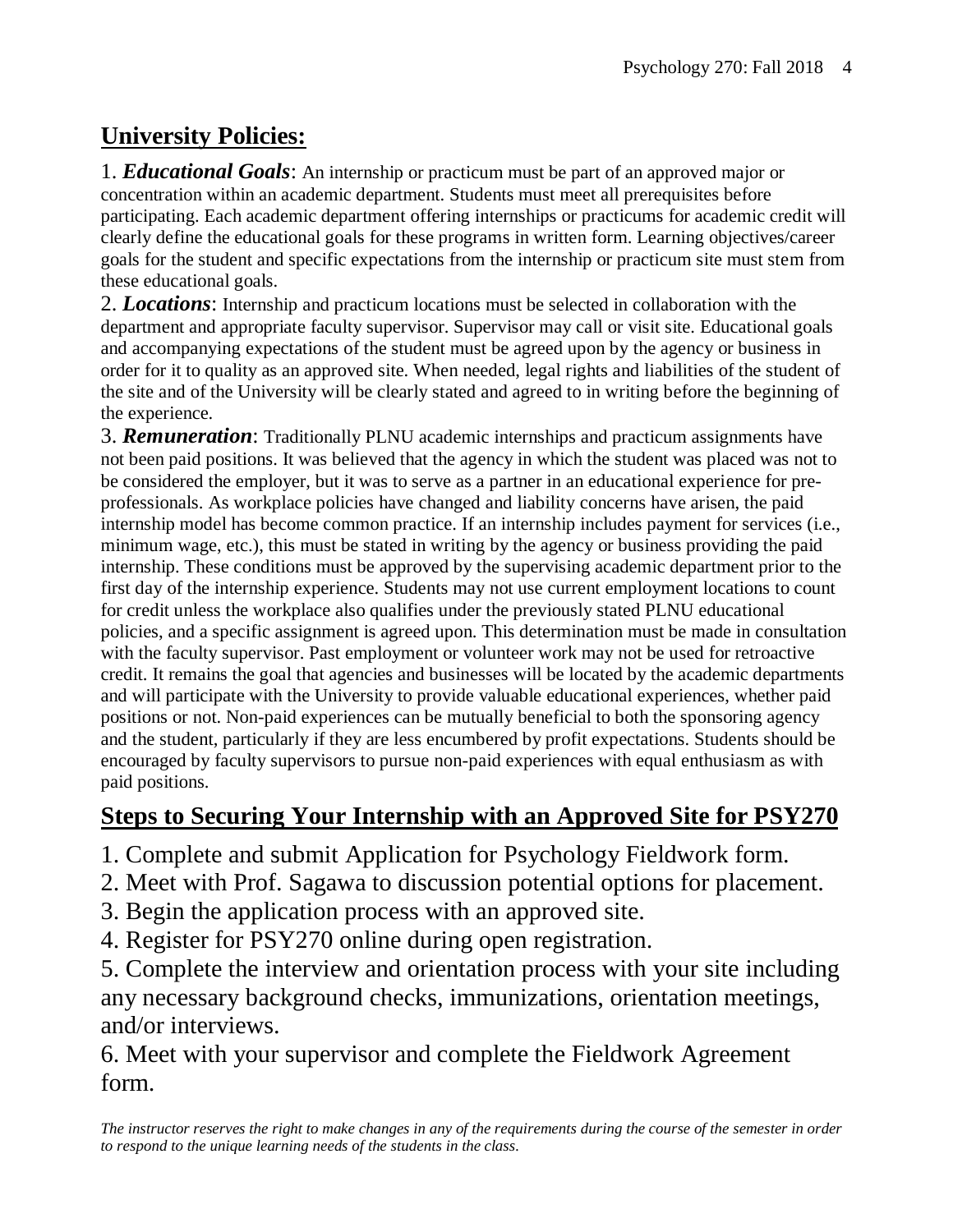# **Steps to Securing Your Internship with a New Site for PSY270**

- 1. Complete Application for Psychology Fieldwork.
- 2. Meet with Prof. Sagawa to discuss potential options for placement.
- 3. Register for PSY270 online during open registration.
- 4. Meet with the Office of Strengths and Vocation to explore options.
- 6. Join Prof. Sagawa to visit the new site.

7. Complete interview and orientation process with your site including any necessary background checks, immunizations, orientation meetings, and/or interviews.

8. Meet with your supervisor and complete the Fieldwork Agreement form.

## **Final Examination Policy:**

Successful completion of this class requires submitting all final forms which are considered part of final examination. The [Final Exam Schedule](http://www.pointloma.edu/experience/academics/class-schedules) is available online.

# **Attendance and Participation Policy:**

Regular and punctual attendance at all classes is considered essential to optimum academic achievement. Faculty members may file a written report which may result in de-enrollment in the event that a student is absent for more than 10 percent of class meetings. If the absences exceed 20 percent, students may be de-enrolled without notice until the university drop date or, after that date, receive the appropriate grade for their work and participation. A complete description of the [PLNU Attendance and](http://catalog.pointloma.edu/content.php?catoid=18&navoid=1278#Class_Attendance)  [Participation Policy](http://catalog.pointloma.edu/content.php?catoid=18&navoid=1278#Class_Attendance) can be found online.

## **Course Credit Hour Information:**

Following the [PLNU Credit Hour Policy,](http://catalog.pointloma.edu/content.php?catoid=18&navoid=1278#Credit_Hour_Definition) to meet the identified student learning outcomes of this course, the expectations are that a 3 unit course, delivered over a 15 week semester will approximate 3 hours/week classroom or direct faculty instruction. In addition, out of class student work will approximate a minimum of 6 hours each week. Specific details about how the class meets the credit hour requirement can be provided upon request.

# **Copyright Policy:**

Point Loma Nazarene University, as a non-profit educational institution, is entitled by law to use materials protected by US Copyright Act for classroom education. Any use of those materials outside of the class may violate the law. More information on the [PLNU Copyright Policy](http://libguides.pointloma.edu/content.php?pid=203591&sid=1700398) can be found online.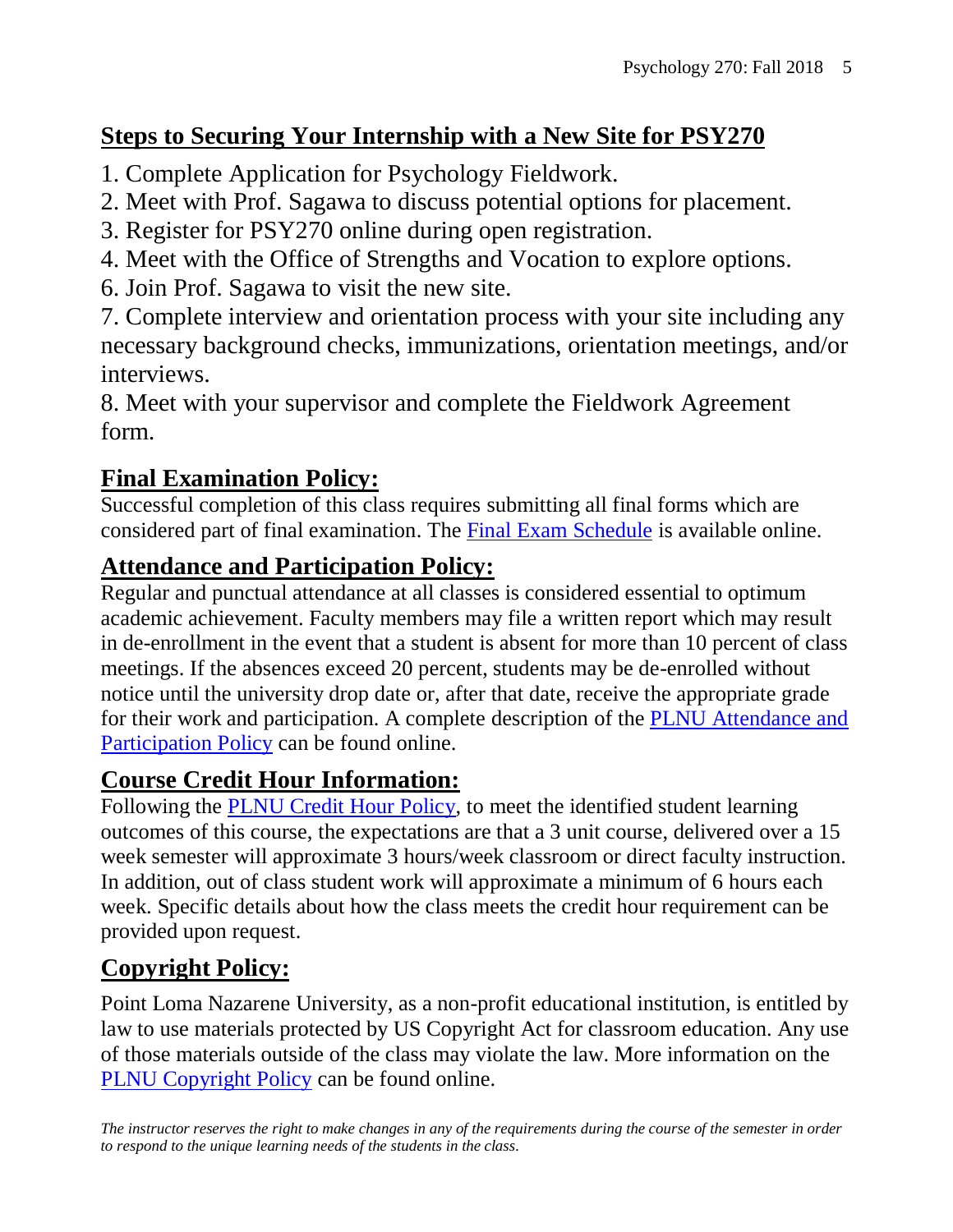#### **Academic Integrity and Dishonesty Policy:**

Academic dishonesty is the act of presenting information, ideas, and/or concepts as one's own when in reality they are the results of another person's creativity and effort. A faculty member who believes a situation involving academic dishonesty has been detected may assign a failing grade for that assignment or examination, or, depending on the seriousness of the offense, for the course. Faculty will follow and students may appeal using the procedures in the University Catalog. A complete copy of the [Academic Honesty Policy](http://catalog.pointloma.edu/content.php?catoid=18&navoid=1278#Academic_Honesty) is available online.

## **FERPA Policy:**

In compliance with federal law, neither your PLNU student ID nor your social security number will be used in publically posted grades or returned sets of assignments without your written permission. In addition, in compliance with [FERPA](http://catalog.pointloma.edu/content.php?catoid=18&navoid=1278#Education_Records__FERPA__and_Directory_Information)  [policy,](http://catalog.pointloma.edu/content.php?catoid=18&navoid=1278#Education_Records__FERPA__and_Directory_Information) you will be the only person given information about your progress in this class unless you have designated others to receive it in the "Information Release" section of the student portal.

#### **Academic Accommodations and Resources:**

Any student in this course who has a disability that might prevent him or her from fully demonstrating his or her abilities should meet with an advisor in the [Disability](http://www.pointloma.edu/experience/offices/administrative-offices/academic-advising-office/disability-resource-center)  [Resource Center](http://www.pointloma.edu/experience/offices/administrative-offices/academic-advising-office/disability-resource-center) within the first two weeks of class to initiate disability verification and discuss accommodation that may be necessary to ensure full participation in the successful completion of course requirements. The [Disability Resource Center](http://www.pointloma.edu/experience/offices/administrative-offices/academic-advising-office/disability-resource-center) can be contacted by phone at 619-849-2486 or by e-mail at [DRC@pointloma.edu.](mailto:DRC@pointloma.edu) Students may find additional support through other campus offices as well including the [Office](https://www.pointloma.edu/offices/spiritual-development)  [of Spiritual Development,](https://www.pointloma.edu/offices/spiritual-development) the [Tutorial Center,](https://www.pointloma.edu/offices/tutorial-services) and/or the [Wellness Center.](https://www.pointloma.edu/offices/wellness-center)

#### **Use of Library:**

This course may require students to complete course assignments using resources available from the University Libraries. [Research Guides](http://libguides.pointloma.edu/ResearchGuides) and assistance for this course are available online.

## **Information Literacy**

Information literacy is defined as "a set of abilities requiring individuals to recognize when information is needed and have the ability to locate, evaluate, and use effectively the needed information" (American Library Association, 1989). In this course, teaching and learning processes will employ the following information literacy standards, as endorsed by the American Association for Higher Education (1999), the Association of College and Research Libraries (2000), and the Council of Independent Colleges (2004). The students in this course will: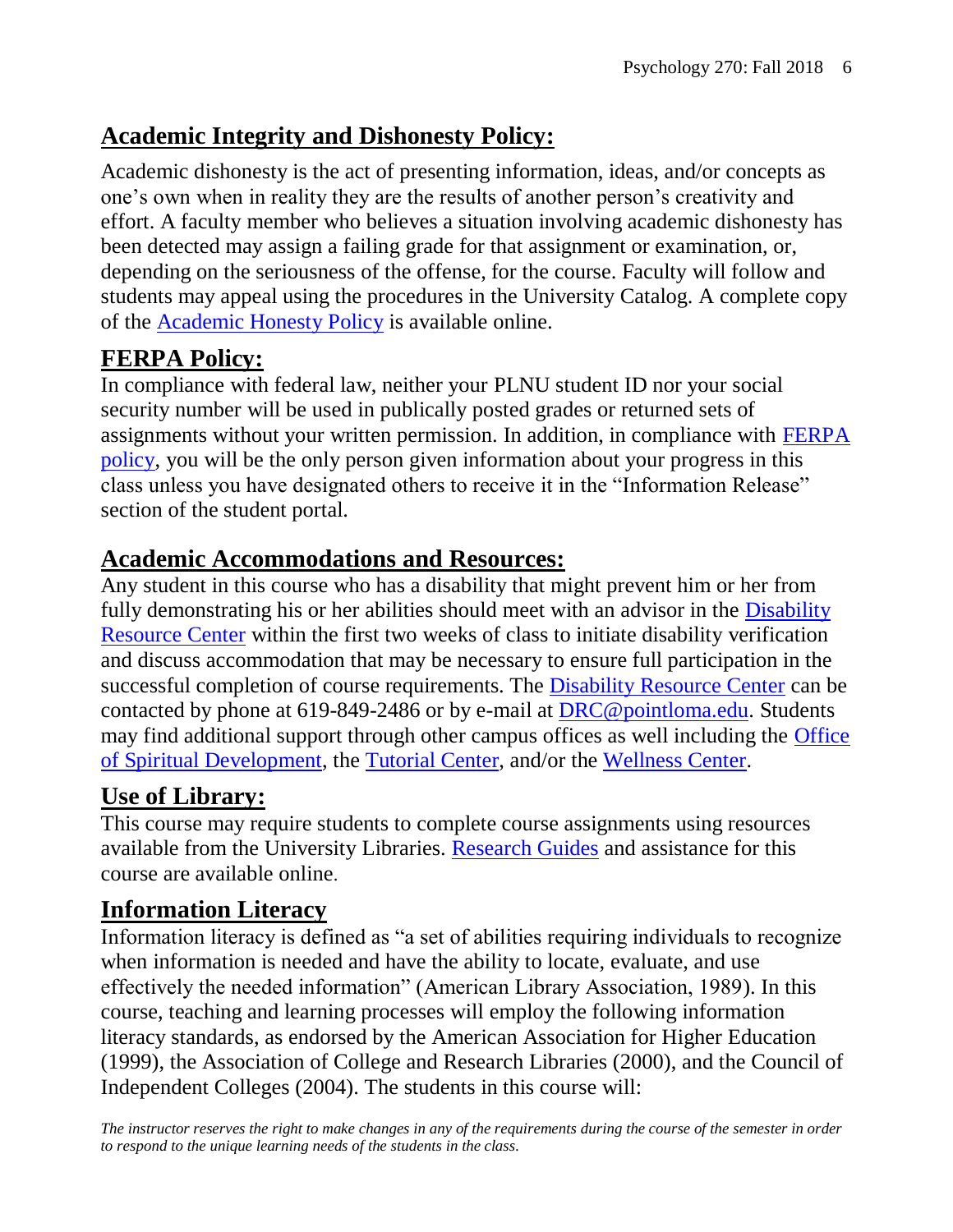- 1. Determine the nature and extent of the information needed.
- 2. Access needed information effectively and efficiently.
- 3. Evaluate information and its sources critically and incorporates selected information into his or her knowledge base and value system.
- 4. Individually or as a member of a group, use information effectively to accomplish a specific purpose.
- 5. Understand many of the economic, legal, and social issues surrounding the use of information and accesses and uses information ethically and legally.

#### **Psychology 270 Tentative Schedule**

Beginning of Semester Meeting (September 6th) *Assignment Due: Fieldwork Agreement*

Indivdual Meetings with Professor (October 4th) *Assignment Due: Beginning of Semester Reflection Paper*

Mid-Semester Meeting (November 1st) *Assignment Due: Site Report Assignment Due: Agency Evaluation of Student (Mid-Semester)*

Final Meeting (November 29th) *Assignment Due: Summative Reflection Paper*

Final Evaluations and Hours Log (December 13th) *Assignment Due: Weekly Hours Log & Reflection Journal Assignment Due: Agency Evaluation of Student (Final) Assignment Due: Student Evaluation of Agency*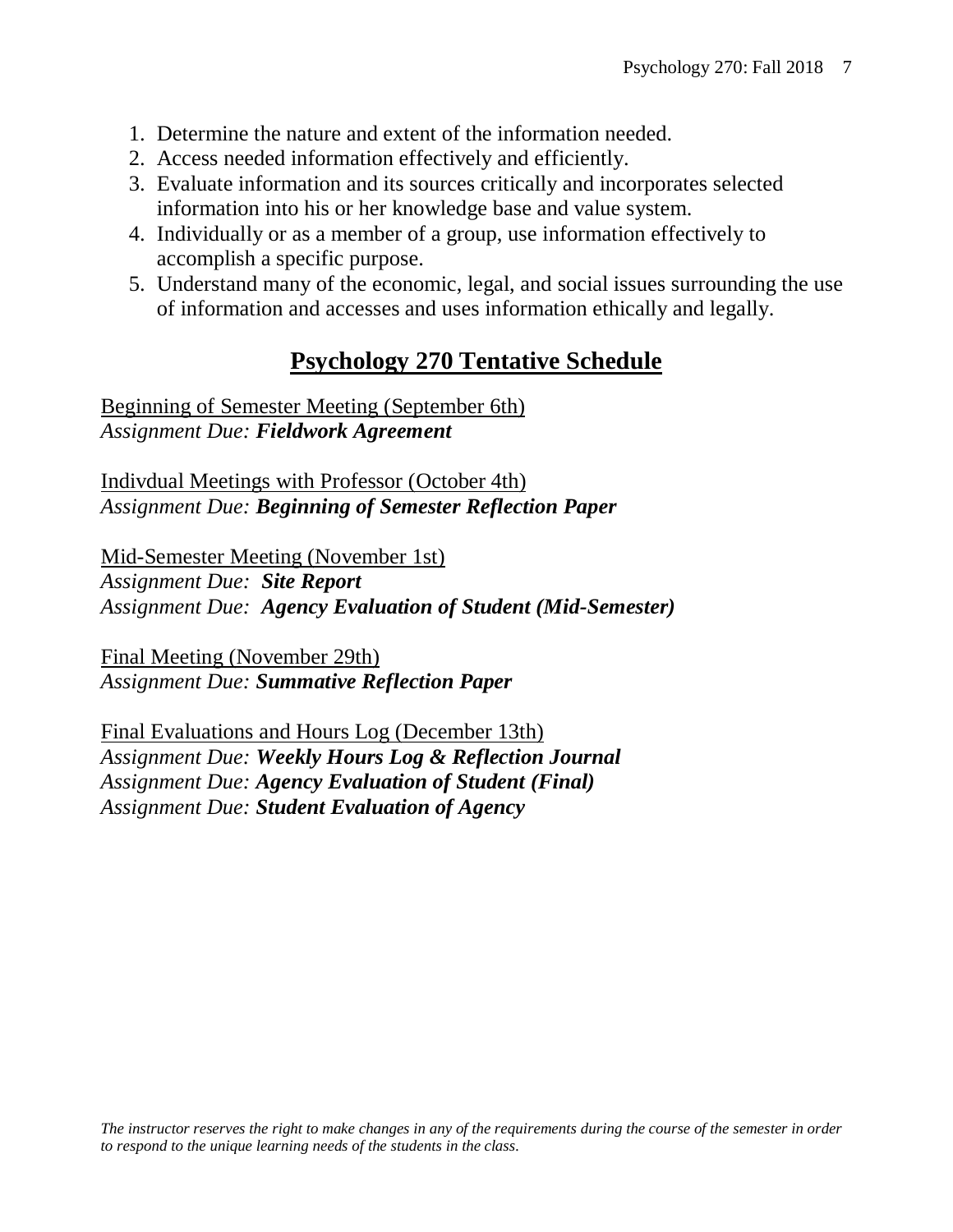#### **Fieldwork Hours Log and Reflection Journal**

Please take 5-10 minutes each week to reflect on your experience at your fieldwork placement. After reflection, please make sure to write down 1-2 insights gained about yourself, others, the field of psychology, and/or your potential fit for a career in psychology. Reflections are to be brief (i.e., no more than one sentence) and may be listed in bullet points. In addition, please remember to document your fieldwork hours on a weekly basis. All fieldwork hours need to be completed between the first week of the semester and the final week of the semester. Exceptions need to be approved by the instructor. The hour requirement for this course is based on number of registered units. Detailed information on hour requirement per registered units is listed below.

- 2 units  $= 100$  hours/semester (average 6 hours/week at the agency)
- 3 units  $= 150$  hours/semester (average 10 hours/week at the agency)
- 4 units  $= 200$  hours/semester (average 14 hours/week at the agency)

| <b>Week</b>                                                                        | <b>Hours</b> | <b>Insights</b> |  |
|------------------------------------------------------------------------------------|--------------|-----------------|--|
| 1                                                                                  |              |                 |  |
| $\boldsymbol{2}$                                                                   |              |                 |  |
| $\mathbf{3}$                                                                       |              |                 |  |
| 4                                                                                  |              |                 |  |
| 5                                                                                  |              |                 |  |
| 6                                                                                  |              |                 |  |
| 7                                                                                  |              |                 |  |
| 8                                                                                  |              |                 |  |
| $\boldsymbol{9}$                                                                   |              |                 |  |
| 10                                                                                 |              |                 |  |
| 11                                                                                 |              |                 |  |
| 12                                                                                 |              |                 |  |
| 13                                                                                 |              |                 |  |
| 14                                                                                 |              |                 |  |
| 15                                                                                 |              |                 |  |
| <b>Total</b>                                                                       |              |                 |  |
| I, the undersigned, verify that all information submitted in this log is accurate. |              |                 |  |
| Student's Signature:                                                               |              | Date:           |  |
| Supervisor's Signature                                                             |              | Date:           |  |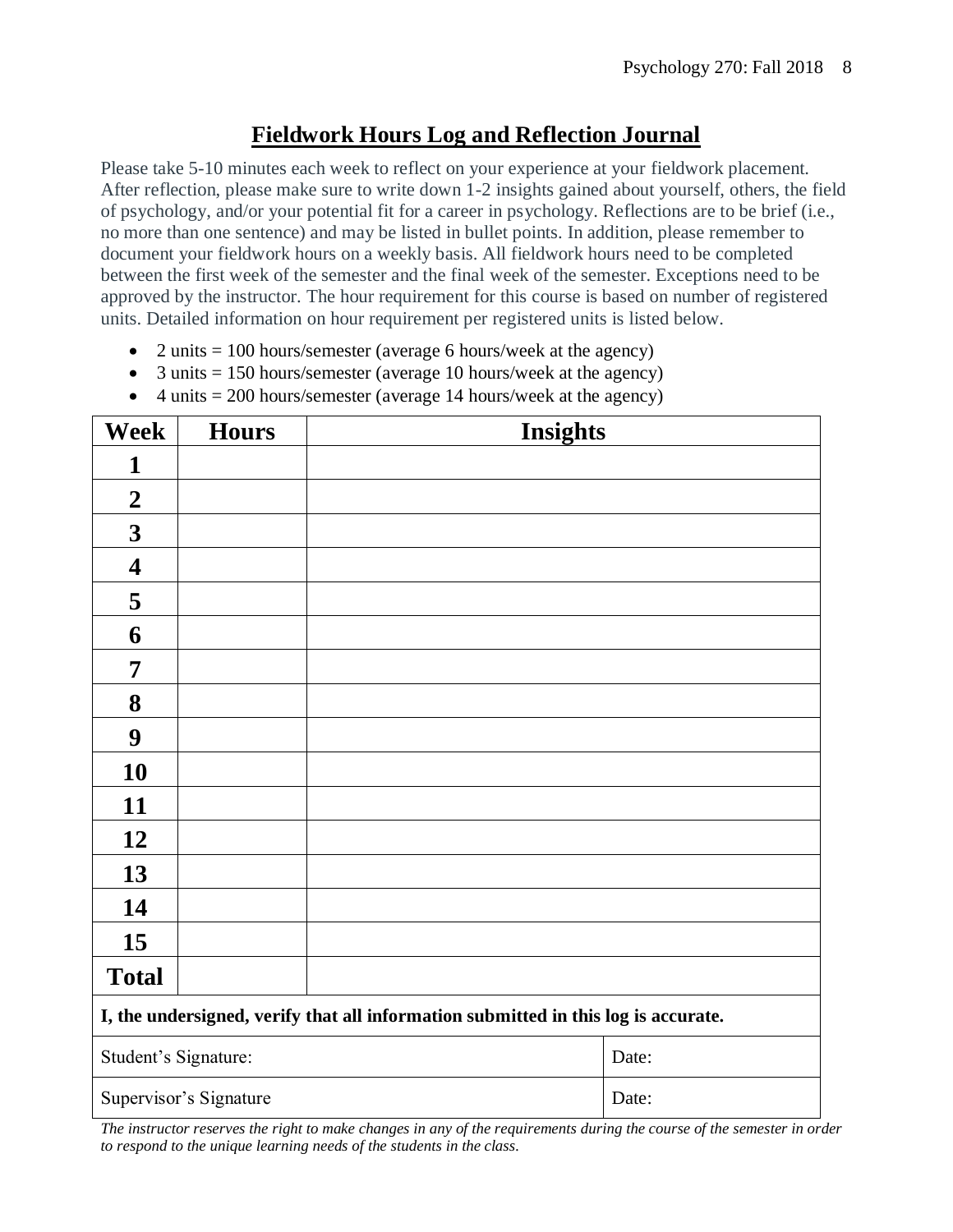#### **Beginning of Semester Reflection Paper**

Please provide a 1-2 page (250-500 word) response to the following questions:

- **Learning Experiences**: What experiences and/or learning opportunities are you hoping to get while at your placement this semester? How do you plan on advocating for yourself in order to obtain these experiences and/or learning opportunities? Learning opportunities may include but are not limited to: counseling, emotional support, behavior modification, behavioral monitoring, data collection, intake interviews, documentation, treatment planning, case management, community outreach, pitch writing, marketing services, and/or education.
- **Challenging Experiences**: What has been difficult or challenging about being at your placement so far? What are your initial concerns and/or questions with regard to being at your placement this semester? How do you plan on going about resolving these challenges or answering these questions?
- **Career Exploration**: What careers would you like to learn more about this semester while at your site placement? Who would you like to potentially conduct an informational interview with at your site? What questions would you like to ask them?

\*Note. This purpose of this assignment is to increase your awareness of your professional goals and to help you to develop a plan to enhance your learning experiences while your site placement this semester. As such, you will be asked to share your responses to these questions at your indivdual meeting with the instructor during the second month of the semester. A detailed description of the grading rubric for this assignment can be found online.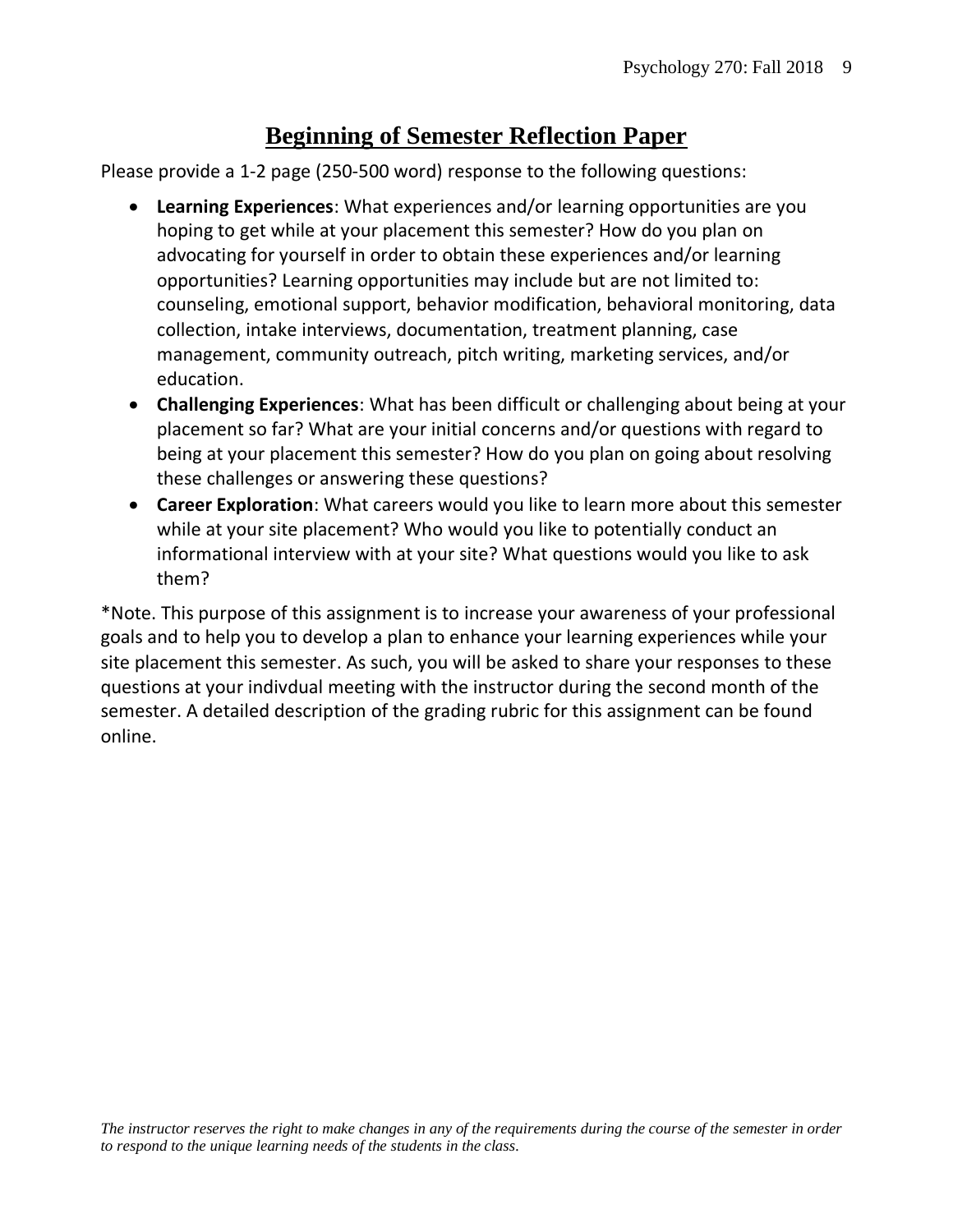#### **Site Report**

Please provide a 2-4 page (500-1000 word) description of your site placement including the following:

- **Mission**: What is the mission statement of your site placement? In cases where no mission statement has been created, please describe the overall vision for and/or goals of your site placement.
- **Demographics:** What are the demographics of the people that your site serves? Descriptions of demographics may include but are not limited to: age, gender, socioeconomic status, education level, ethnicity, and geographic location.
- **Presenting Concerns**: What are some reasons why a person might visit your site? Reasons may include but are not limited to: educational concerns, mental health issues, help with marketing, desire for leadership development, help with employee benefits, and/or health problems. Please be as specific as you can in response to this question.
- **Services**: What are the primary services that your site provides? Services provide may include but are not limited to: leadership development, marketing services, individual counseling, group counseling, art therapy, case management, training and education, emotional support, spiritual support, and/or assessment.
- **Staff Characteristics**: What are the staff characteristics of your site placement? Staff characteristics may include but are not limited to: staff education and/or degrees, staff roles and/or titles, and staff duties and/or areas of expertise.
- **Learning Opportunities**: What are the duties and/or learning opportunities/experiences are offered to fieldwork students at your agency? Learning opportunities may include but are not limited to: counseling, emotional support, behavior modification, behavioral monitoring, data collection, intake interviews, documentation, treatment planning, case management, community outreach, pitch writing, marketing services, and/or education.

\*Note. This purpose of this assignment is to help your fellow students learn more about the fieldwork experiences available to them as undergraduate students. As such, you will be asked to share your responses to these questions at our mid-semester meeting. A detailed grading rubric for this assignment can be found online.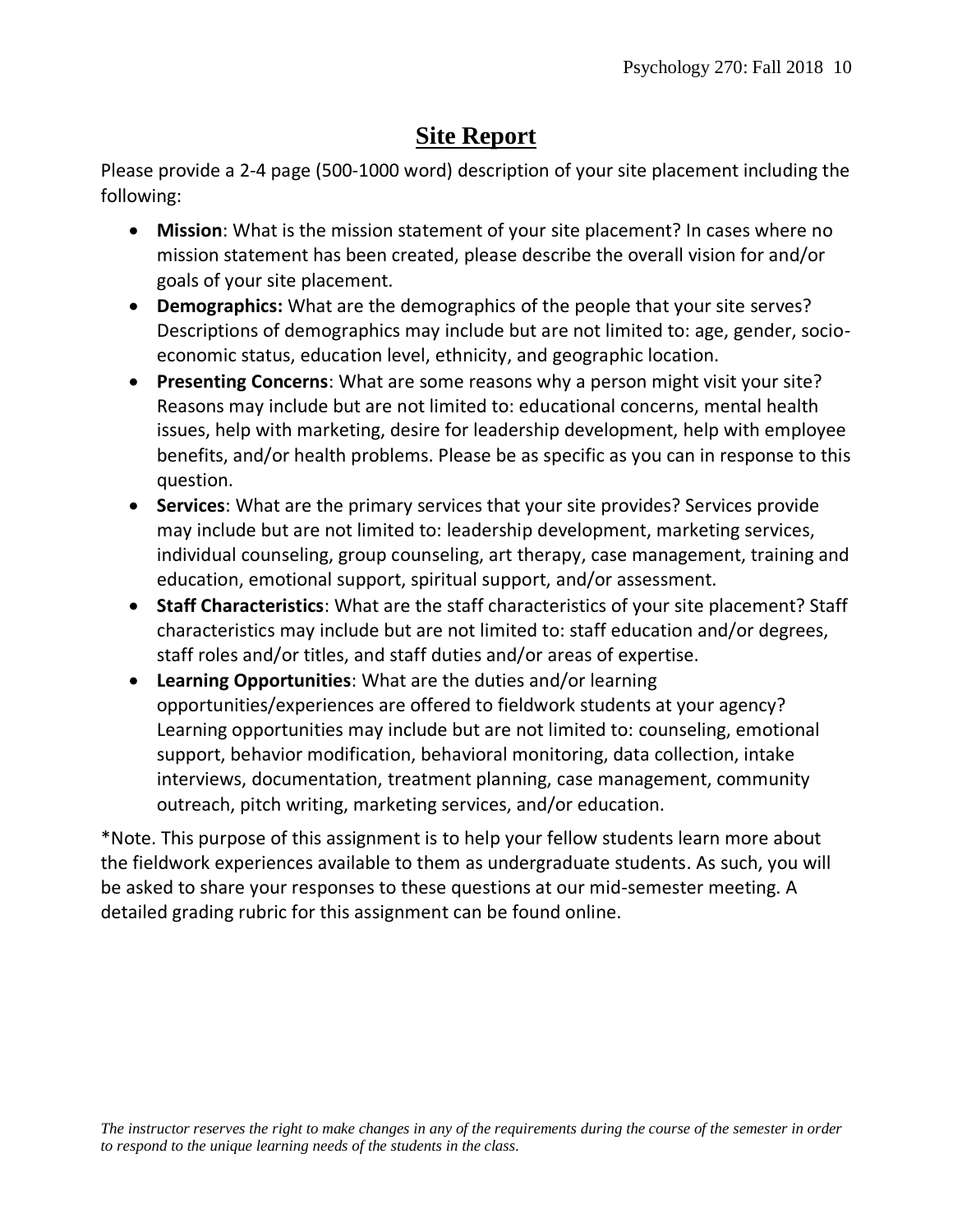#### **Summative Reflection Paper**

Please provide a 2-4 page (500-1000 word) reflection regarding your site placement including the following:

1. **Rewarding Experience(s)**: What have you especially enjoyed doing while at your placement? What has been your most rewarding experience with a group, individual, client, resident, patient, and/or project at your site?

2. **Challenging Experience(s)**: What has been difficult or challenging about being at your placement? What has been your most challenging experience with a group, individual, client, resident, patient and/or project at your site? How have you worked to resolve these challenges?

3. **Personal and Professional Development**: What have you learned about yourself and others while at your placement? What have you learned about the professional world and expectations of supervisors within the professional world? What have you learned about your personal strengths and growth areas?

4. **Career Direction**: What career directions are you considering following your experience at your site? How has your experience at your placement shaped, solidified, or changed your future career goals and/or direction?

5. **Knowledge and Skills**: What have you learned about the field of psychology or a related field (e.g., marketing or human resources) while at your placement? What skills have you been able to develop while at your site? What psychological theories or principles have you been able to apply while at your placement?

**6. Conclusion and Recommendation**: How have you benefited from being placed at your site placement this semester? Would you recommend your site as a potential placement for future students? Why or why not?

\*Note. This purpose of this assignment is to prepare you for future interviews with graduate schools and/or employment agencies. As such, you will be asked to share your responses to these questions at our final meeting. A detailed grading rubric for this assignment can be found online.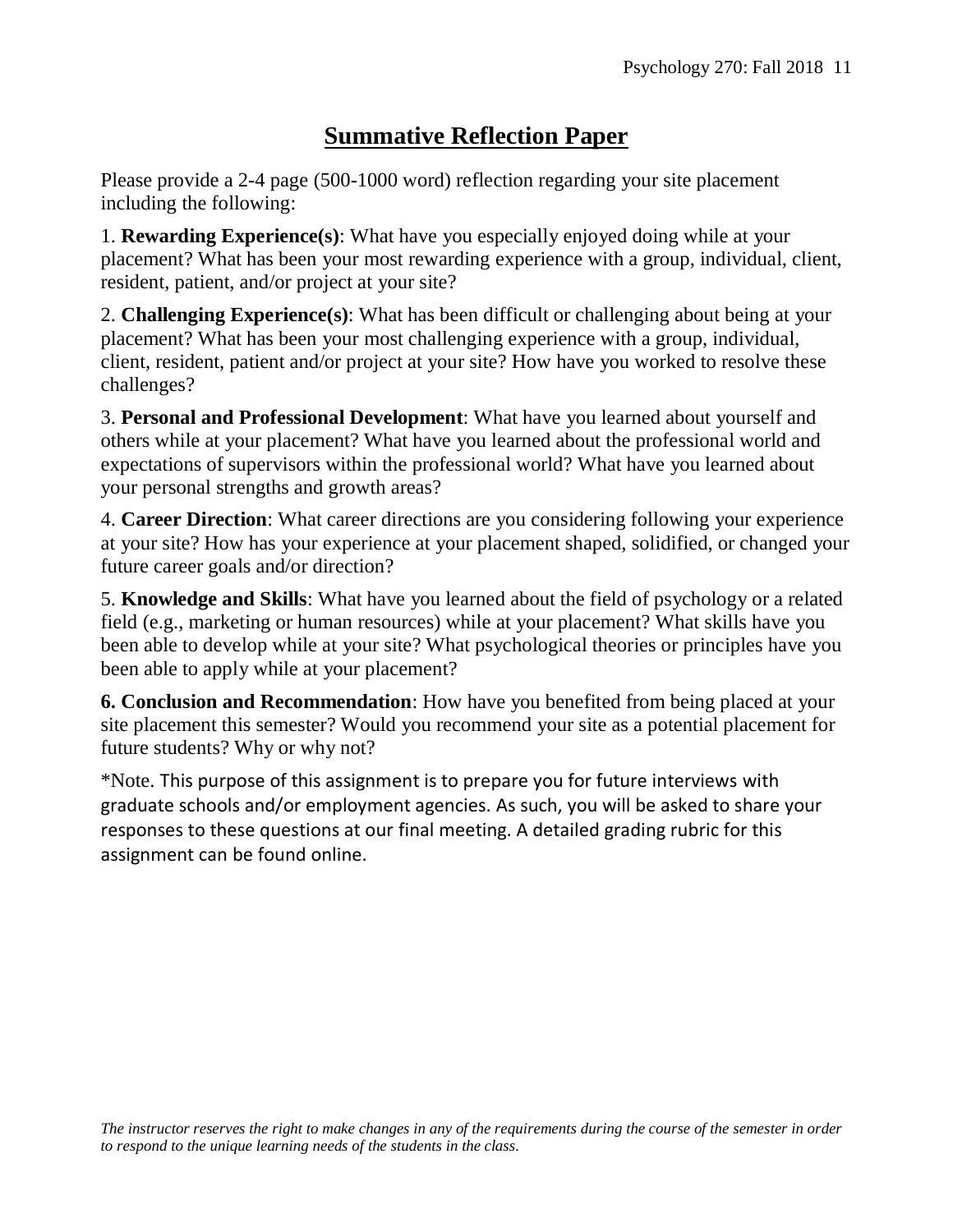٦

# PLNU forward

Г

**Point Loma Nazarene University Department of Undergraduate Psychology**

# **Undergraduate Fieldwork Studies in Psychology Agreement**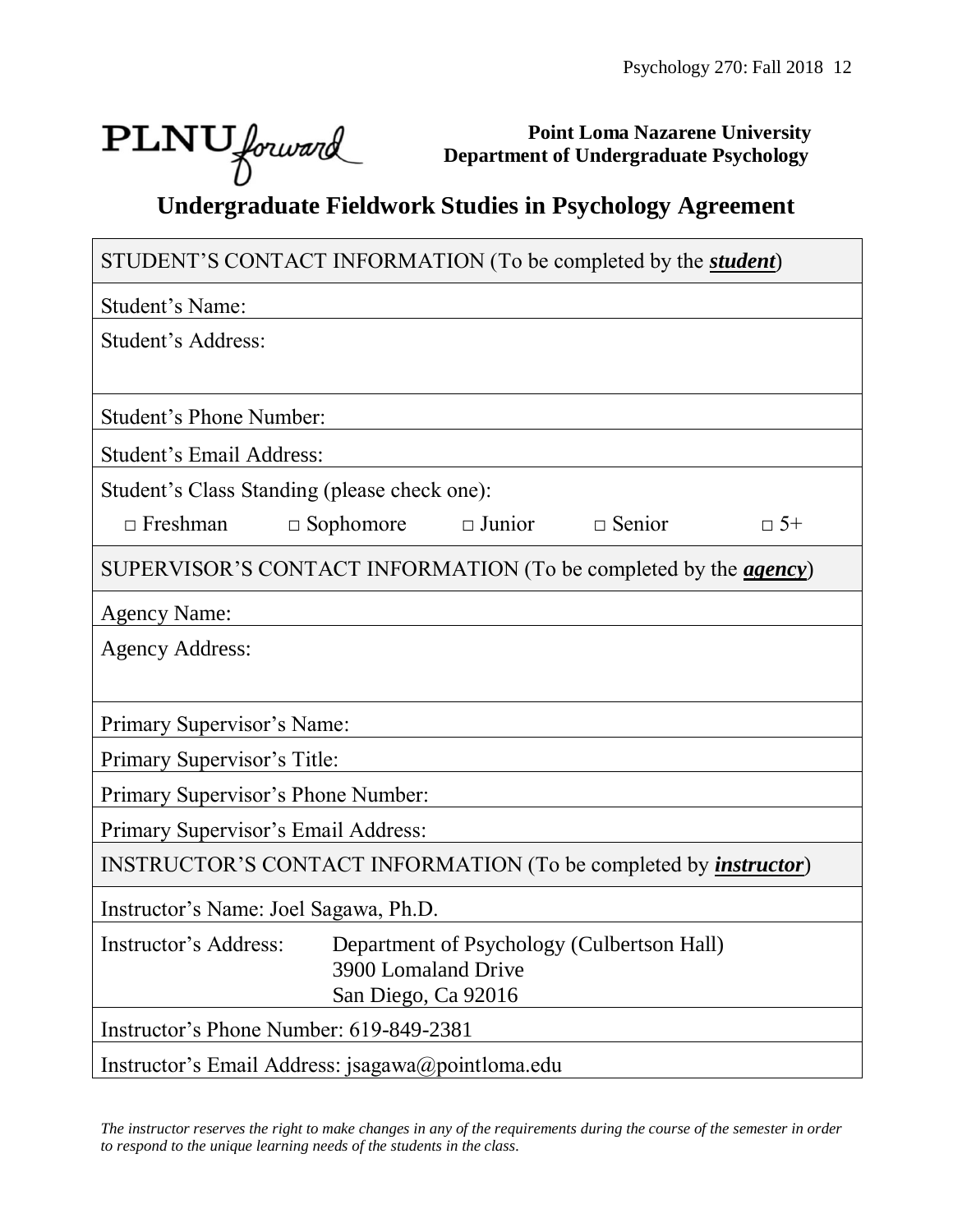| FIELDWORK HOURS (To be completed by the <i>student</i> )                                                                                                                                                                                                                                                                                                                                                                                    |                                                       |                          |  |  |  |
|---------------------------------------------------------------------------------------------------------------------------------------------------------------------------------------------------------------------------------------------------------------------------------------------------------------------------------------------------------------------------------------------------------------------------------------------|-------------------------------------------------------|--------------------------|--|--|--|
| Number of units (please check one):                                                                                                                                                                                                                                                                                                                                                                                                         | $\Box$ 2 units (100 hours) $\Box$ 3 units (150 hours) |                          |  |  |  |
| <b>Agreed Upon Start Date:</b>                                                                                                                                                                                                                                                                                                                                                                                                              | <b>Agreed Upon End Date:</b>                          |                          |  |  |  |
| FIELDWORK DESCRIPTION (To be completed by the <i>agency</i> )                                                                                                                                                                                                                                                                                                                                                                               |                                                       |                          |  |  |  |
| Please list duties and learning experiences offered to the student by the agency:<br>(Agency may attach description of duties and learning experiences if desired)                                                                                                                                                                                                                                                                          |                                                       |                          |  |  |  |
| Please describe training opportunities offered to the student by the agency:<br>(Agency may attach description of training opportunities if desired)                                                                                                                                                                                                                                                                                        |                                                       |                          |  |  |  |
| When will training (if any) occur? Please select all that apply.<br>$\Box$ Sun<br>$\Box$ Mon<br>$\Box$ Tue<br>$\Box$ Not Applicable $\Box$ Other (please describe):                                                                                                                                                                                                                                                                         | $\Box$ Wed $\Box$ Thur<br>$\Box$ Fri                  | $\Box$ Sat               |  |  |  |
| When will supervision (if any) occur? Please select all that apply.<br>$\Box$ Mon<br>$\Box$ Sun<br>$\Box$ Tue<br>$\Box$ Not Applicable $\Box$ Other (please describe):                                                                                                                                                                                                                                                                      | $\Box$ Wed $\Box$ Thur                                | $\Box$ Fri<br>$\Box$ Sat |  |  |  |
| SIGNATURES (To be signed by <i>agency supervisor, student</i> , and <i>instructor</i> )                                                                                                                                                                                                                                                                                                                                                     |                                                       |                          |  |  |  |
| We, the undersigned, accept the responsibilities outlined in this agreement. I, the student, have<br>read and understand that credit for this course is contingent upon meeting all requirements (e.g.,<br>assignments and evaluations) for this course as outlined in the syllabus in addition to performing<br>the work described above. Any deviation from what has been indicated above is to be worked out<br>by all parties involved. |                                                       |                          |  |  |  |
| Student's Signature:                                                                                                                                                                                                                                                                                                                                                                                                                        |                                                       | Date:                    |  |  |  |
| Agency Supervisor's Signature:                                                                                                                                                                                                                                                                                                                                                                                                              |                                                       | Date:                    |  |  |  |
| Instructor's Signature:                                                                                                                                                                                                                                                                                                                                                                                                                     |                                                       | Date:                    |  |  |  |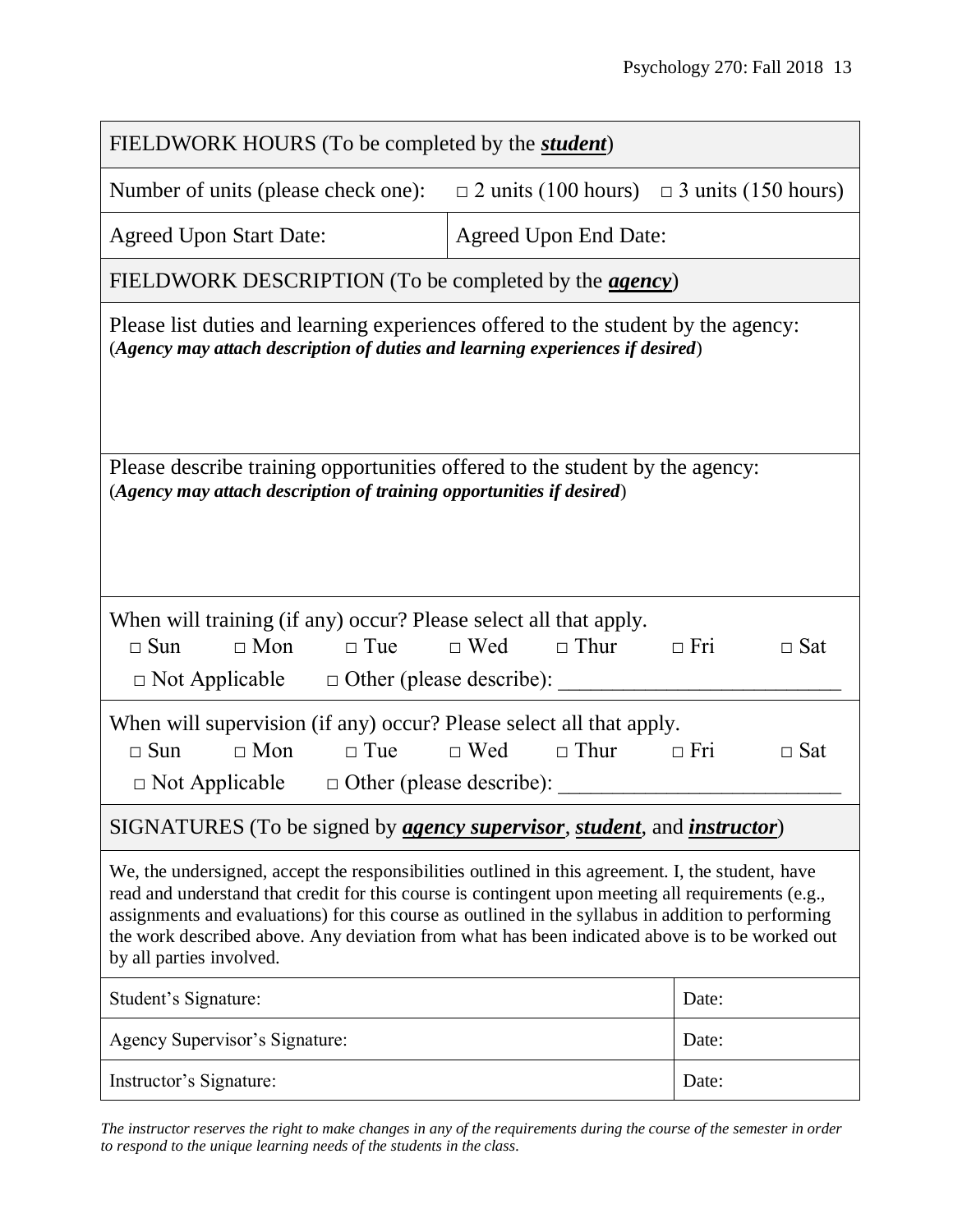PLNU forward

**Point Loma Nazarene University Department of Undergraduate Psychology**

#### **Agency Evaluation of Student**

| <b>CONTACT INFORMATION:</b>                                                                                                                                                                                   |                                   |                                                      |   |  |                  |
|---------------------------------------------------------------------------------------------------------------------------------------------------------------------------------------------------------------|-----------------------------------|------------------------------------------------------|---|--|------------------|
| Agency:                                                                                                                                                                                                       |                                   |                                                      |   |  |                  |
| <b>Agency Supervisor:</b>                                                                                                                                                                                     |                                   |                                                      |   |  |                  |
| Student:                                                                                                                                                                                                      |                                   |                                                      |   |  |                  |
| <b>FIELDWORK HOURS:</b>                                                                                                                                                                                       |                                   |                                                      |   |  |                  |
| <b>Placement Began:</b>                                                                                                                                                                                       |                                   | <b>Placement Ends:</b>                               |   |  |                  |
| Approximate Number of Hours Completed:                                                                                                                                                                        |                                   |                                                      |   |  |                  |
| <b>RATING SCALE:</b>                                                                                                                                                                                          |                                   |                                                      |   |  |                  |
| USING THE RATING SCALE BELOW, PLEASE EVALUTE THE STUDENT ASSIGNED TO<br>YOUR PROGRAM IN TERMS OF THE FOLLOWING CRITERIA. ENTER N/A IF YOU DID<br>NOT HAVE THE CHANCE TO OBSERVE STUDENT IN A PARTICULAR AREA. |                                   |                                                      |   |  |                  |
| 1<br><b>VERY POOR</b>                                                                                                                                                                                         | 2                                 | 3<br><b>AVERAGE</b>                                  | 4 |  | <b>EXCELLENT</b> |
| <b>GENERAL CHARACTERISTICS:</b>                                                                                                                                                                               |                                   |                                                      |   |  | <b>RATING</b>    |
| Personal appearance<br>1.                                                                                                                                                                                     |                                   |                                                      |   |  |                  |
|                                                                                                                                                                                                               |                                   |                                                      |   |  |                  |
| 2.<br><b>Emotional maturity</b>                                                                                                                                                                               |                                   |                                                      |   |  |                  |
| 3.                                                                                                                                                                                                            | Reliability and responsibility    |                                                      |   |  |                  |
| 4.                                                                                                                                                                                                            | Initiative and resourcefulness    |                                                      |   |  |                  |
| 5.<br>Interest and enthusiasm                                                                                                                                                                                 |                                   |                                                      |   |  |                  |
| 6.                                                                                                                                                                                                            |                                   | Ability to get along and work well with others       |   |  |                  |
| 7.                                                                                                                                                                                                            | Ability to communicate orally     |                                                      |   |  |                  |
| 8.                                                                                                                                                                                                            | Ability to communicate in writing |                                                      |   |  |                  |
| 9.                                                                                                                                                                                                            |                                   | Organization of time to meet the needs of the agency |   |  |                  |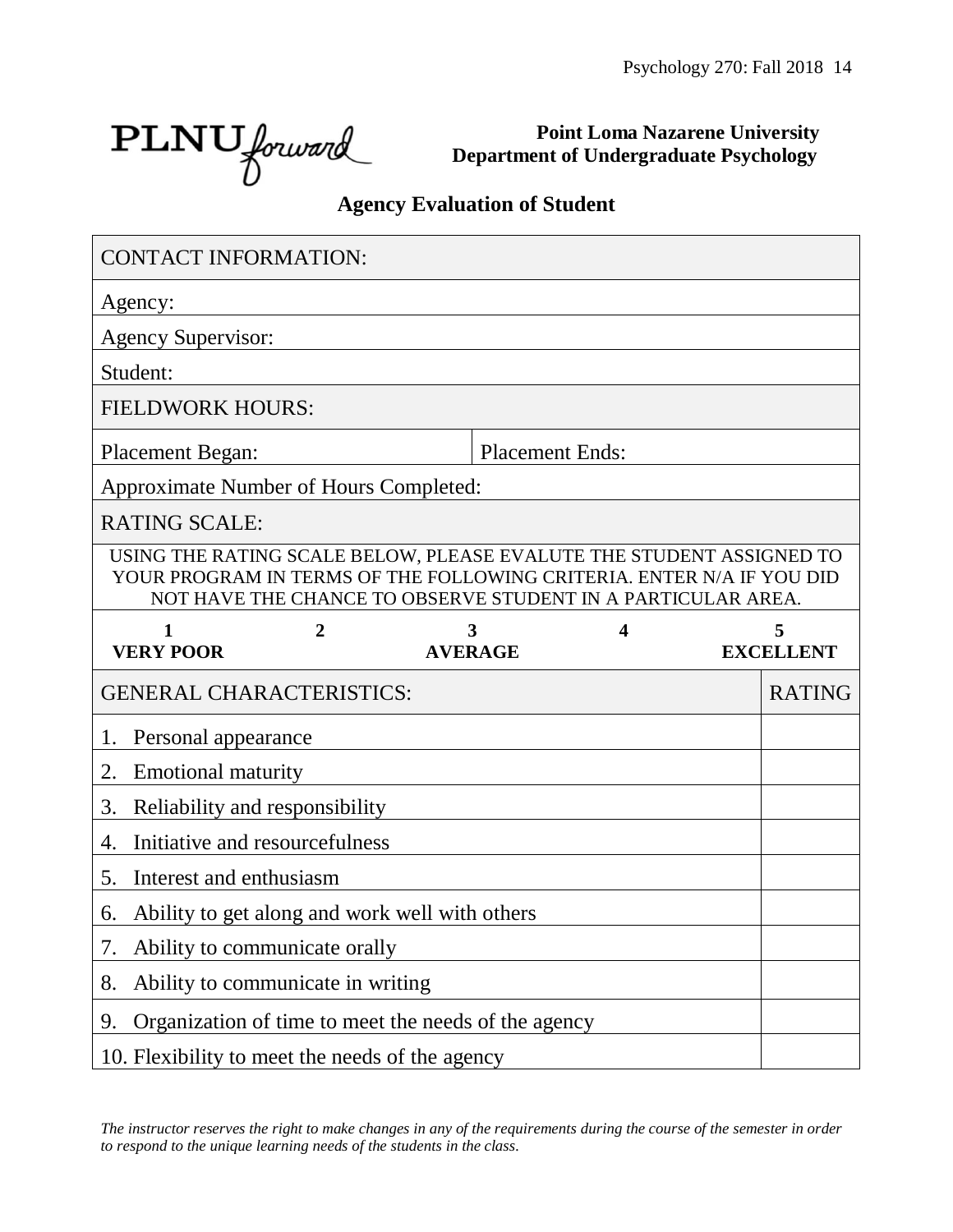| PROFESSIONAL COMPETENCE                                                                                                                                              |            |           |  |  |  |
|----------------------------------------------------------------------------------------------------------------------------------------------------------------------|------------|-----------|--|--|--|
| Active listening skills<br>1.                                                                                                                                        |            |           |  |  |  |
| Ability to establish rapport with others<br>2.                                                                                                                       |            |           |  |  |  |
| Ability to express care, empathy, genuineness, and warmth<br>3.                                                                                                      |            |           |  |  |  |
| Awareness of professional ethics and ethical decision making<br>4.                                                                                                   |            |           |  |  |  |
| 5.<br>Ability to maintain appropriate boundaries                                                                                                                     |            |           |  |  |  |
| Awareness of own strengths and weaknesses<br>6.                                                                                                                      |            |           |  |  |  |
| Ability to relate non-defensively when receiving feedback<br>7.                                                                                                      |            |           |  |  |  |
| Ability to implement feedback received from supervisor<br>8.                                                                                                         |            |           |  |  |  |
| Recognizes problems and reports them to supervisor<br>9.                                                                                                             |            |           |  |  |  |
| 10. Ability to facilitate group activities                                                                                                                           |            |           |  |  |  |
| <b>GLOBAL ASSESSMENT</b>                                                                                                                                             |            |           |  |  |  |
| Please list one or two highly positive attributes of this student:<br>(Agency may attach description of positive attributes if desired)                              |            |           |  |  |  |
| Please list one or two areas where the student could improve or grow:<br>(Agency may attach description of growth areas if desired)                                  |            |           |  |  |  |
|                                                                                                                                                                      |            |           |  |  |  |
| Are there any personality issues that need to be addressed as<br>this student prepares for professional work? If yes, please<br>describe with an attached statement. | $\Box$ Yes | $\Box$ No |  |  |  |
| <b>SIGNATURES</b>                                                                                                                                                    |            |           |  |  |  |
| Signature of Supervisor:                                                                                                                                             | Date:      |           |  |  |  |
| <b>Signature of Student:</b>                                                                                                                                         | Date:      |           |  |  |  |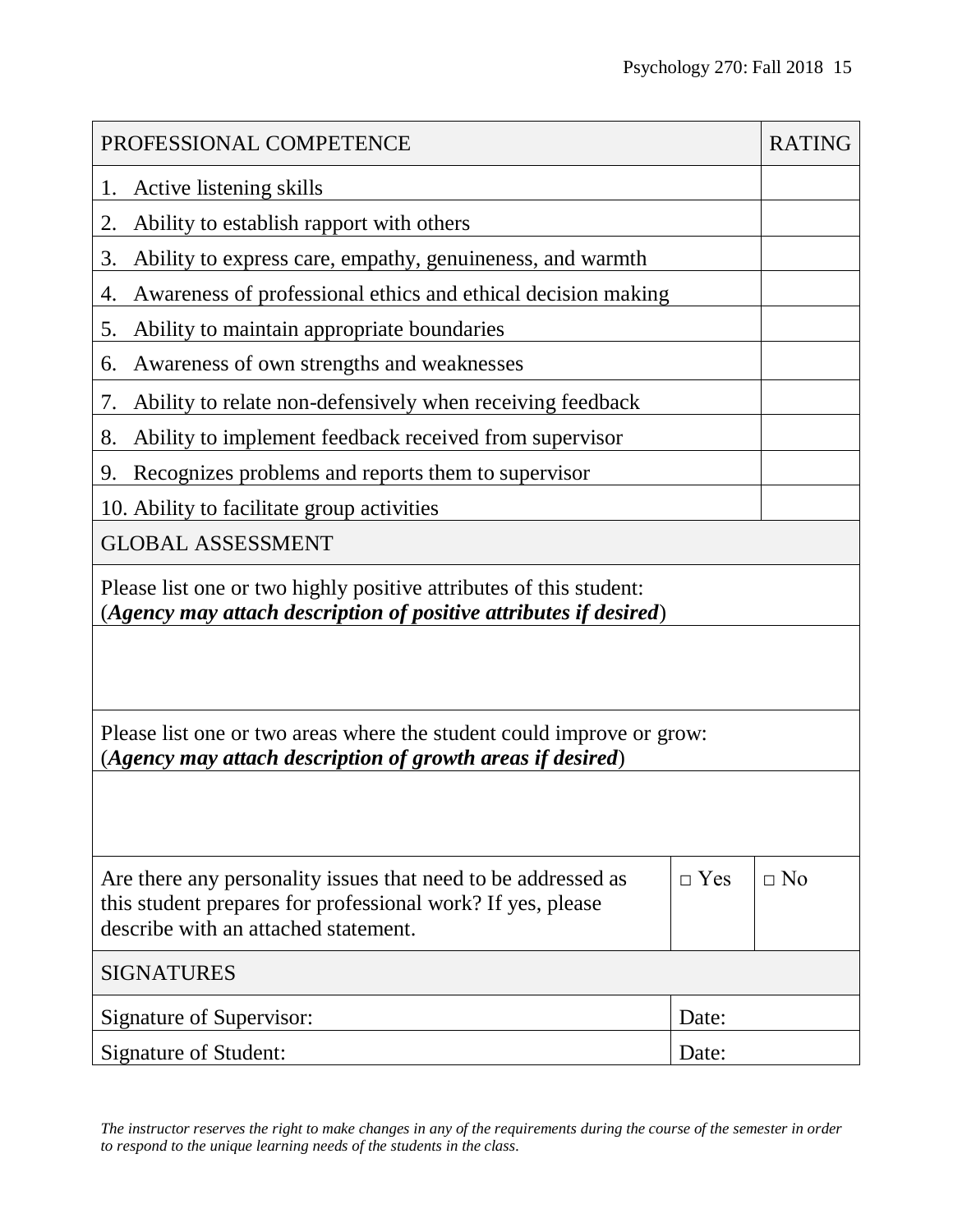┑

PLNU forward

Г

**Point Loma Nazarene University Department of Undergraduate Psychology**

#### **Student Evaluation of Agency**

| <b>CONTACT INFORMATION:</b>                                                                                              |   |                                         |  |   |                                                                                                                               |
|--------------------------------------------------------------------------------------------------------------------------|---|-----------------------------------------|--|---|-------------------------------------------------------------------------------------------------------------------------------|
| Student:                                                                                                                 |   |                                         |  |   |                                                                                                                               |
| Agency:                                                                                                                  |   |                                         |  |   |                                                                                                                               |
| <b>Agency Supervisor:</b>                                                                                                |   |                                         |  |   |                                                                                                                               |
| <b>FIELDWORK HOURS:</b>                                                                                                  |   |                                         |  |   |                                                                                                                               |
| <b>Placement Began:</b><br><b>Placement Ends:</b>                                                                        |   |                                         |  |   |                                                                                                                               |
| <b>Total Number of Hours Completed:</b>                                                                                  |   |                                         |  |   |                                                                                                                               |
| <b>RATING SCALE:</b>                                                                                                     |   |                                         |  |   |                                                                                                                               |
|                                                                                                                          |   | APPICABLE TO YOUR PRACTICUM EXPERIENCE. |  |   | USING THE RATING SCALE BELOW, PLEASE EVALUATE YOUR PRACTIUM<br>PLACEMENT IN TERMS OF THE FOLLOWING CRITERIA. ENTER N/A IF NOT |
| $\mathbf{1}$<br><b>VERY POOR</b>                                                                                         | 2 | 3<br><b>AVERAGE</b>                     |  | 4 | 5<br><b>EXCELLENT</b>                                                                                                         |
|                                                                                                                          |   |                                         |  |   |                                                                                                                               |
| <b>GLOBAL ASSESSMENT RATINGS</b>                                                                                         |   |                                         |  |   | <b>RATING</b>                                                                                                                 |
| Quality of supervision.<br>1.                                                                                            |   |                                         |  |   |                                                                                                                               |
| 2.<br>Frequency of supervision.                                                                                          |   |                                         |  |   |                                                                                                                               |
| 3.<br>Opportunities to apply theoretical knowledge of psychology.                                                        |   |                                         |  |   |                                                                                                                               |
| Opportunities to practice skills relevant to the field of psychology.<br>4.                                              |   |                                         |  |   |                                                                                                                               |
| 5.<br>Opportunities to learn about the ethics of applied psychological work.                                             |   |                                         |  |   |                                                                                                                               |
| Opportunities to learn about individuals suffering from mental illness.<br>6.                                            |   |                                         |  |   |                                                                                                                               |
| Helpfulness and support provided by professional staff.<br>7.                                                            |   |                                         |  |   |                                                                                                                               |
| Helpfulness of your practicum placement in solidifying, clarifying, or<br>8.<br>augmenting your future career direction. |   |                                         |  |   |                                                                                                                               |
| Relevance of practicum placement to your interests in psychology.<br>9.                                                  |   |                                         |  |   |                                                                                                                               |